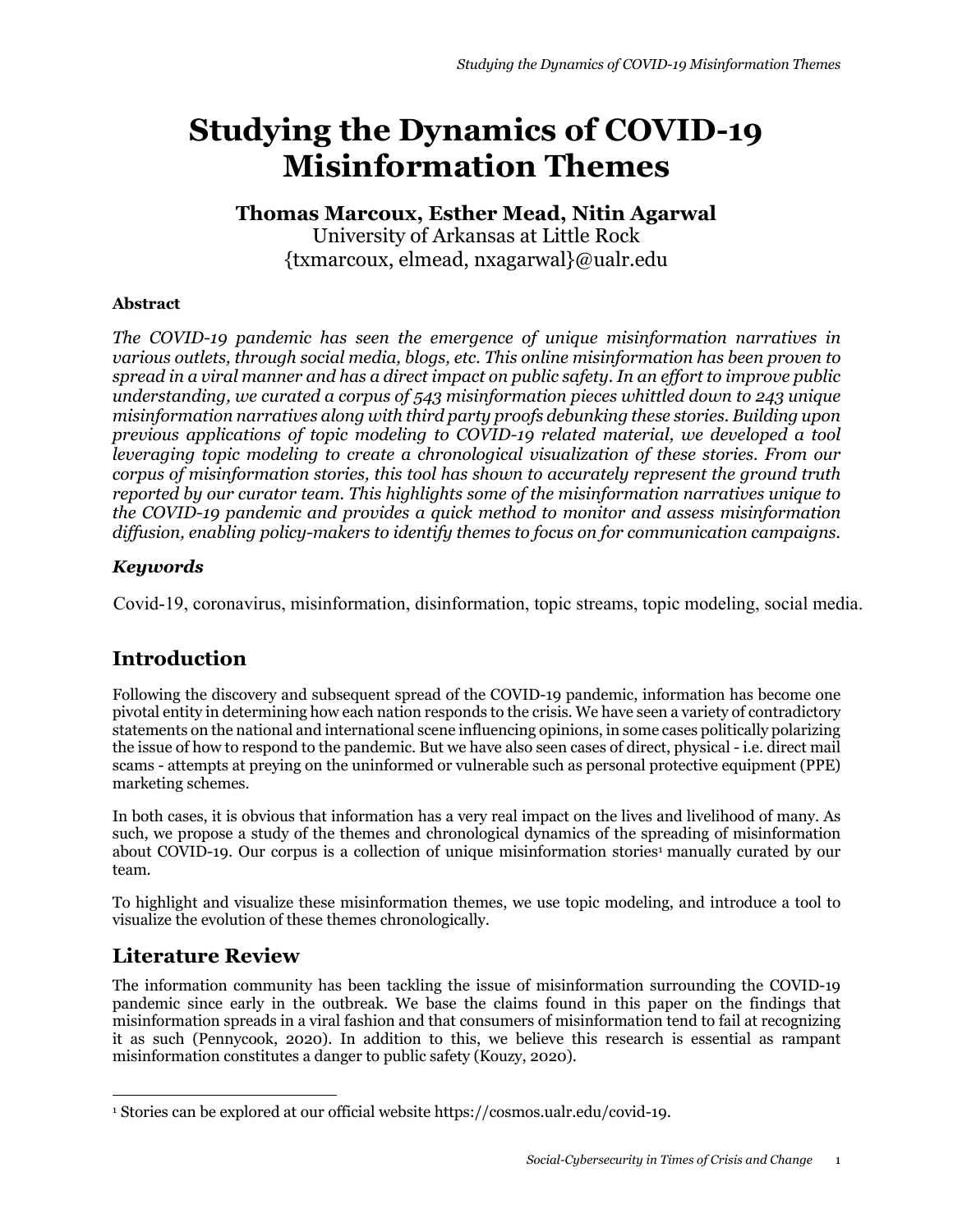We also believe this research is helpful in curbing misinformation since researchers have found that simply recognizing the existence of misinformation and improving our understanding of it can enhance the larger public's ability to recognize misinformation as such (Pennycook, 2020).

In order to better understand the misinformation surrounding the pandemic, we look at previous research that has leveraged topic models to understand online discussions surrounding this crisis. Research has shown the benefits of using this technique to understand fluctuating Twitter narratives (Sha, 2020) over time, and also in understanding the significance of media outlets in health communications (Qian, 2020).

To implement topic modeling, we use the Latent Dirichlet Allocation model. Within the realm of natural language processing (NLP), topic modeling is a statistical technique designed to categorize a set of documents within a number of abstract "topics'' (Blei, 2020). A "topic'' is defined as a set of words outlining a general underlying theme. For each document, which in this case, is an individual item of misinformation in our data set, a probability is assigned that designates its "belongingness'' to a certain topic. In this study, we use the popular LDA topic model due to its widespread use and proved performances (Blei, 2003). One point of debate within the topic modeling community is the elimination of stop-words: i.e., should analysts filter common words from their corpus before training a model. Following recent research claiming that the use of custom stop-words adds little benefits (Schofield, 2017), we followed the researchers' recommendation and removed common words after the model had been trained.

Our model choice has seen use in previous research using LDA for short texts, specifically for short social media texts such as tweets (Zhang, 2017). Some other social media research using homogeneous social media sources such as tweets or blog posts use associated hashtags to provide further context to topic models (Alam, 2017). This is a promising lead to expend this research towards big data social media corpora.

In this paper, we propose to leverage topic models to understand the main underlying themes of misinformation and their evolution over time using a manually curated corpus of known fake narratives.

# **Methodology**

This study uses a two-step methodology to produce relevant topic streams. First, through a manual curating process, we aggregate different misinformation narratives for later processing. We consider misinformation narratives, any narrative pushed through a variety of outlets (social media, radio, physical mail, etc.) that has been or is later believably disproved by a third party. This corpus constitutes our input data. Secondly, we use this corpus to train an LDA topic model and to generate subsequent topic streams for analysis. We describe these two steps in more details in the next sections.

## *Collection of Misinformation Stories*

Initially, the misinformation stories in our data set were obtained from a publicly available database created by EUvsDisinfo in March of 2020. EUvsDisinfo's database, however, was primarily focused on "pro-Kremlin disinformation efforts on the novel coronavirus''. Most of these items represented false narratives that were communicating political, military, and healthcare conspiracy theories in an attempt to sow confusion, distrust, and public discord. Subsequently, misinformation stories were continually gleaned from publicly available aggregators, such as POLITIFACT<sup>2</sup>, Truth or Fiction 3, FactCheck.org 4, POLYGRAPH.info<sup>5</sup>, Snopes<sup>6</sup>, Full Fact<sup>7</sup>, AP Fact Check<sup>8</sup>, Poynter<sup>9</sup>, and Hoax-Slayer<sup>10</sup>.

<sup>2</sup> https://www.politifact.com/coronavirus

<sup>3</sup> https://www.truthorfiction.com

<sup>4</sup> {https://www.factcheck.org

<sup>5</sup> https://www.polygraph.info

<sup>6</sup> https://www.snopes.com/fact-check

<sup>7</sup> https://fullfact.org/health/coronavirus/#coronavirus

<sup>8</sup> https://apnews.com/APFactCheck

<sup>9</sup> https://www.poynter.org/ifcn-covid-19-misinformation

<sup>10</sup> {https://www.hoax-slayer.net/category/covid-19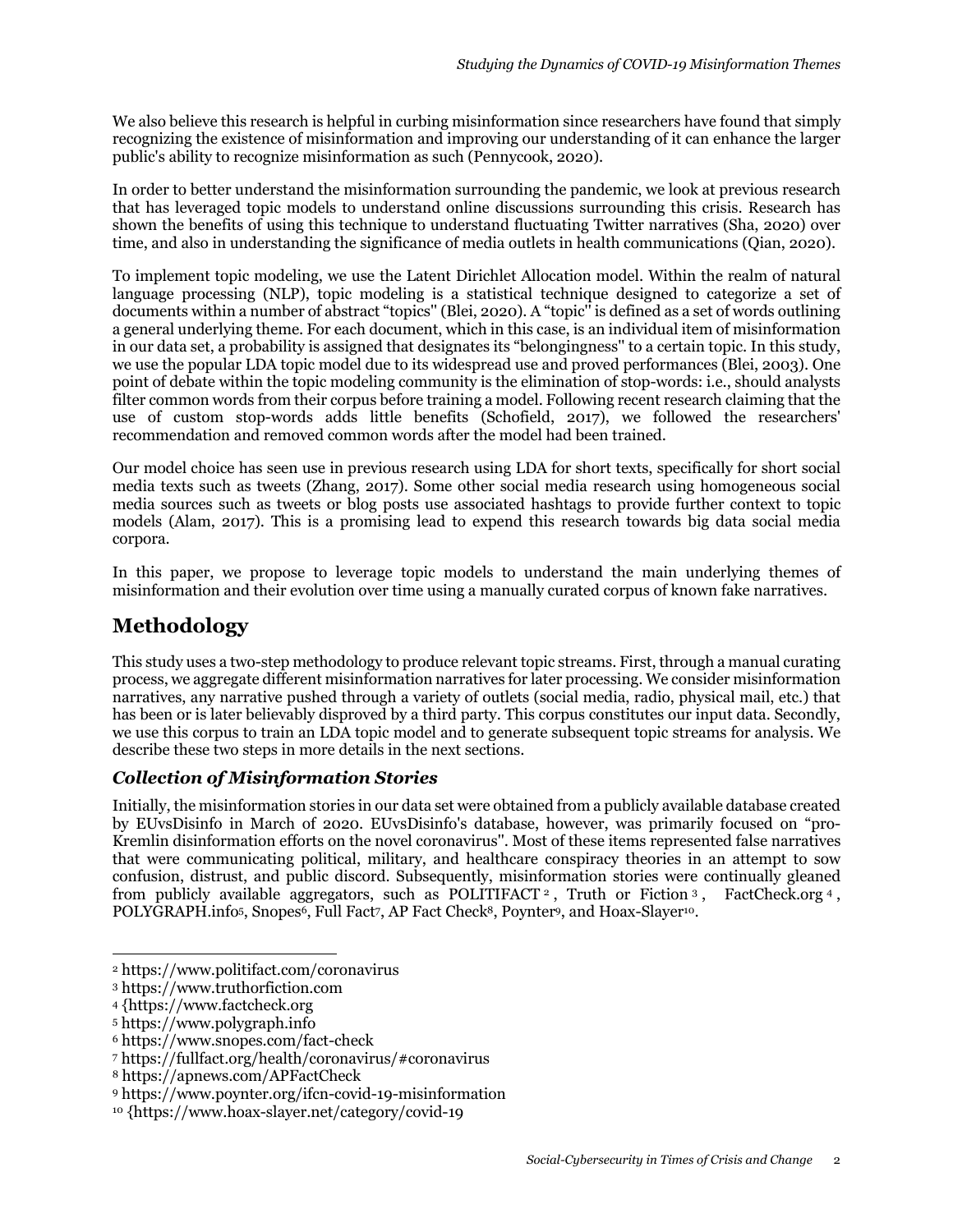The following data points were collected or each misinformation item: title, summary, debunking date, debunking source, misinformation source(s), theme, and dissemination platform(s). The time period of our data set is from January 22, 2020 to July 22, 2020. The data set is comprised of 548 unique misinformation items. For many of the items, multiple platforms were used to spread the misinformation. For example, oftentimes a misinformation item will be posted on Facebook, Twitter, YouTube, and as an article on a website. For our data set, the top-used platforms used for spreading misinformation were websites, Facebook, Twitter, YouTube, and Instagram, respectively.

## *Topic Modeling*

In order to derive lexical meaning from this corpus, we built a pipeline executing the following steps. First, we processed each document in our text corpus. All that is needed is a text field identified by a date. Because in most cases of word of mouth or social media it is impossible to pinpoint the exact date the idea first emerged, we use the date of publication of the corresponding third party "debunk piece''. We trained our LDA model using the Python tool Gensim<sup>11</sup> using the methodology and pre-processing best practices as described by its author (Řehůřek, 2010) as well as best stop words practices as described earlier (Schofield, 2017). In this study, we found that generating 20 different topics best matched the ground truth as reported by the researchers curating the misinformation stories.

Once the model was trained, we ordered the documents by date and created a numpy matrix where each document is given a score for each topic produced by the model. This score describes the probability that the given document is categorized as being part of a topic, i.e. if a score is high enough (here, a 10% probability), the document is considered part of the topic. This allowed us to leverage the Python Pandas12 library to plot a chronological graph for each individual topic. We averaged topic distribution per day and used a moving average window size of 20. This helped in highlighting the overarching patterns of the different narratives. The tool is publicly available and can be found in the footnotes13.

#### **Results**

In this section, we discuss the thoughts of our data collection team and the ground truth as they were observed and compare these with the results obtained through our topic modeling visualization tool.

### *Prominent Misinformation Themes Over Time*

Although a variety of misinformation themes were identified, particularly dominant themes stood out, changing over time. These themes were considered as dominant based on a simple sum of their frequency of occurrence in our data set. During the month of March, the prominent misinformation theme was the promotion of remedies and techniques to supposedly prevent, treat, or kill the novel coronavirus. During the month of April, the prominent themes still included the promotion of remedies and techniques, but additional prominent themes began to stand out. For example, several misinformation stories attempted to downplay the deadliness of the novel coronavirus. Others discussed the anti-malaria drug hydroxychloroquine. Others promoted the idea that the virus was a hoax meant to defeat President Donald Trump. Others consisted of various attempts to attribute false claims to high-profile people, such as politicians and representatives of health organizations. Also, in April, although first signs of these were seen in March, the idea that 5G caused the novel coronavirus began to become more prevalent. During the month of May, the prominent themes shifted to predominantly false claims made by high-profile people, followed by attempts to convince citizens that face masks are either more harmful than not wearing one, or are ineffective at preventing COVID-19, and how to avoid rules that required their use. The number and variety of identity theft phishing scams also increased during May. Misinformation items attempting to attribute false claims to high-profile people continued throughout May. Also becoming prominent in May were misinformation items attempting to spread fear about a potential COVID-19 vaccine, and items promoting the use of hydroxychloroquine. During the month of June, the prominent theme shifted significantly to attempts to convince citizens that face masks are either more harmful than not wearing one, and how to

<sup>11</sup> https://radimrehurek.com/gensim

<sup>12</sup> https://pandas.pydata.org

<sup>13</sup> https://github.com/thomas-marcoux/TopicStreamsTools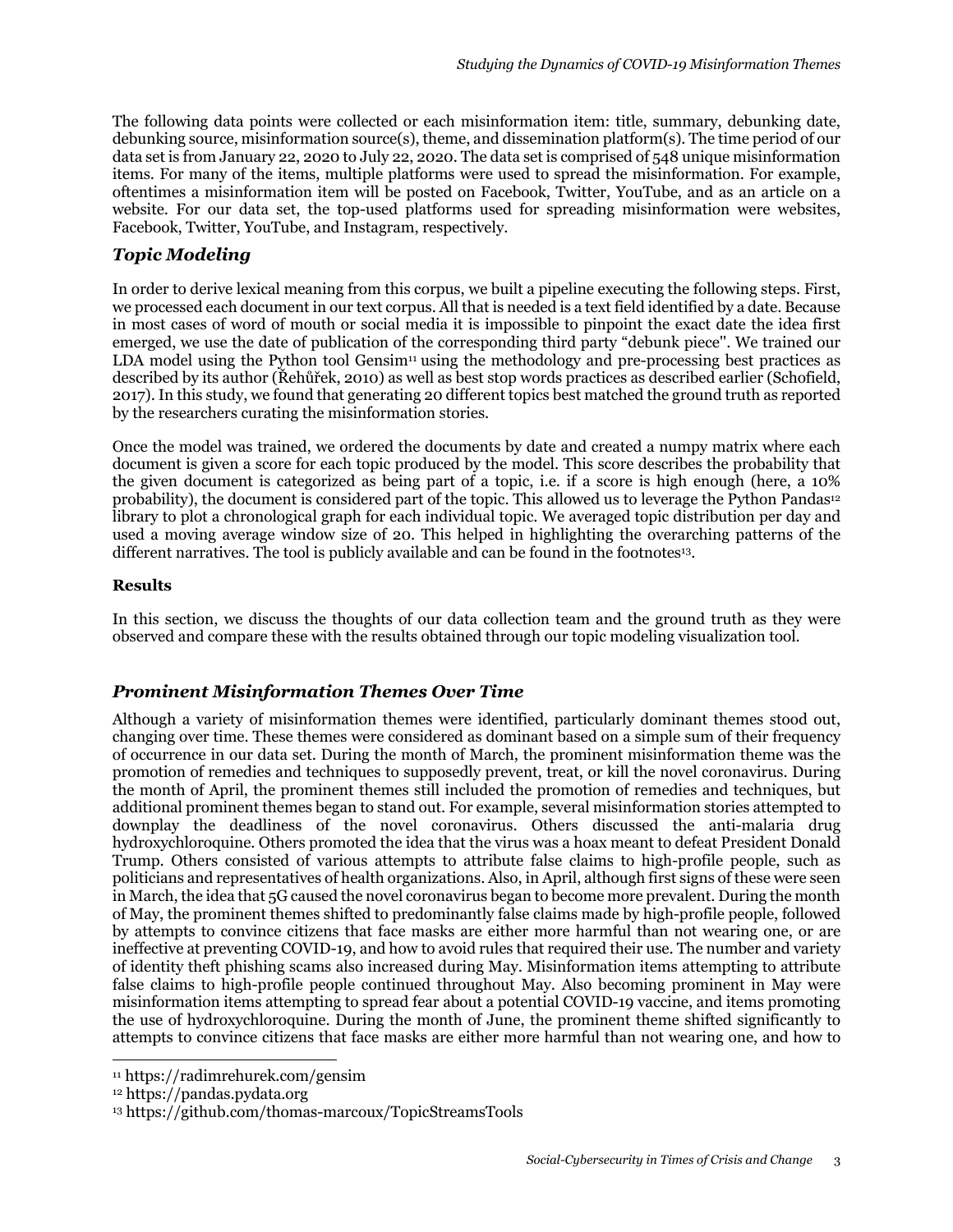avoid rules that required their use. Phishing scams also remained prominent during June. During the month of July, the dominant themes of the misinformation items shifted back to attempts to downplay the deadliness of the novel coronavirus. Another prominent theme in July were attempts to convince the public that COVID-19 testing is inflating the results.

#### *Topic Streams*

After using the tool described in *Topic Modeling*, we generated the graphs and tables described and discussed in this section. Our data contains 243 unique misinformation narratives spanning from January 2020 to June 2020. The data was curated by our research team through the process described in the methodology. Each entry contains, among other fields, a "date'' used as a chronological identifier, a "title'' describing the general idea the misinformation is attempting to convey, and a "theme'' field putting the story in a concisely described category. For example, a story given the title *"US Department of Defense has a secret biological laboratory in Georgia''* is categorized in the following theme: *"Western countries are likely to be purposeful creators of the new virus.'*' Each topic was represented by an identification number up to 20 and a set of 10 words. We picked the three most relevant words that best represented the general idea of each topic. Notably, obvious words such as *covid* or *coronavirus* were removed from the topic descriptions since they are common for every topic.

In Tables 1 and 2, we described some of the twenty topics found by each of our LDA models. These topics were chosen because they each described a precise narrative and have a low topic distribution (or proportion within the corpus). A low proportion is desirable because this indicates the detection of a unique narrative within the corpus; as opposed to an overarching topic including general words such as "world'', "outbreak'', or "pandemic''. Do note that topic inclusiveness is not exclusive and documents can be part of multiple topics.

| ID | Word 1  | Word 2  | Word 3 | Proportion |
|----|---------|---------|--------|------------|
| 10 | china   | chinese | spread | $2\%$      |
| 12 | scam    | Hydroxy | health | $2\%$      |
| 17 | state   | Donald  | Trump  | 2%         |
| 18 | Vaccine | Gates   | Bill   | 5%         |

| ΙD | Word 1    | Word 2   | Word 3  | Proportion |
|----|-----------|----------|---------|------------|
| 3  | fear      | spread   | Western | $2\%$      |
| q  | predicted | pandemic | vaccine | $2\%$      |
| 16 | phishing  | Hydroxy  | vaccine | $2\%$      |

**Table 1. Most Frequent Dominant Topics From Titles**

#### **Table 2. Most Frequent Dominant Topics From Themes**

This becomes apparent in the tables below: from our topic model, we found a dominant topic encompassing 68% of narratives. It includes words such as "Trump'', "outbreak'', "president'', etc. Some other narratives also included words such as "flu'', "news'', or "fake''. Because the evolution of these narratives is consistent across the corpus and show little temporal fluctuation, we chose not to report on them further. For these reasons, the narratives we focused on below show a low percentage of distribution.

#### **Using Narrative Titles As Corpus**

The general narratives described by the topics were thus:

- Topic 10 described the narratives related to the Chinese government and its responsibility in the spread of the virus. These stories represented an estimated 2% of the 243 stories collected.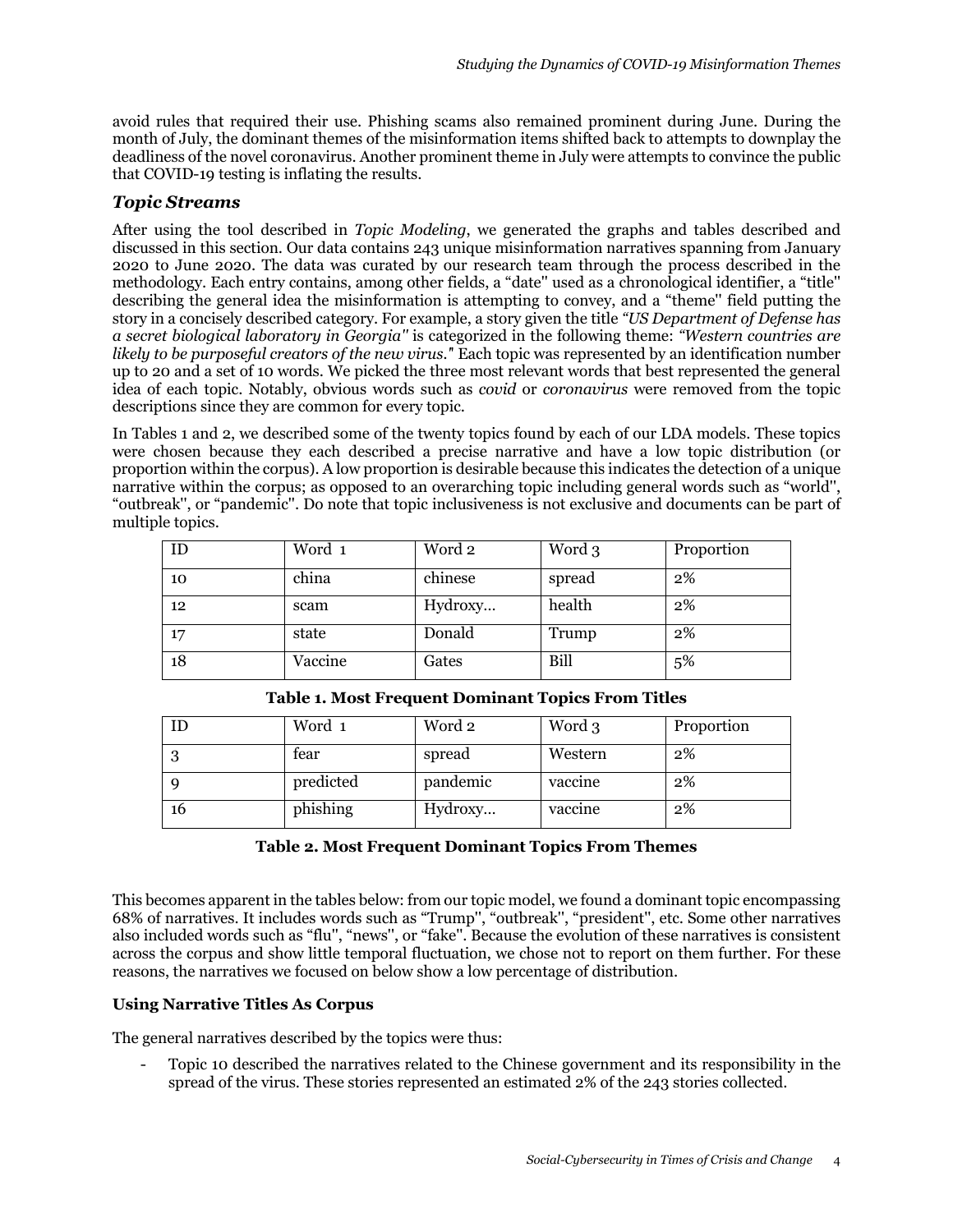- Topic 12 described the narratives related to personal health and scams or misinformation such as the benefits of hydroxychloroquine. These stories represented an estimated 2% of the 243 stories collected.
- Topic 17 described the narratives related to the response of Donald Trump and his administration. These stories represented an estimated 2% of the 243 stories collected.
- Topic 18 described the narratives related to the involvement of Bill Gates in various conspiracies, mostly linked to vaccines. These stories represented an estimated 4% of the 243 stories collected.

Figure 1 shows the evolution of Topic 10, the topic describing China-related narratives. It shows that these narratives were already in full force from the beginning of our corpus and slowly came to a near halt during the month of April. We notice a short spike again towards the end of the corpus during the month of June. This is consistent with the ground truth of online narratives that focused on the provenance of the virus during the early stages.



#### **Figure 1. Topic distribution of titles for topic 10 (keywords: china, chinese, spread)**

Figure 2 shows the evolution of Topic 12, the topic describing narratives related to health, home remedies, and general hoaxes and scams stemming from the panic. We can see it was consistent with the rise of cases in the United States and panic increased as with the spread of the virus. It is interesting to note that this figure roughly coincides with the daily number of confirmed cases for this time period (Ritchie, 2020).

#### **Figure 3 shows the evolution of Topic 17. This topic described stories related to Donald Trump and his administration. These stories generally referred to claims that the virus was manufactured as a political strategy, or claims that various public figures were speaking out against the response of the Trump administration.**

Figure 4 shows the evolution of Topic 18. This topic described stories such as Bill Gates and his perceived involvement with an hypothetical vaccine, and other theories describing the virus' appearance and spread as an orchestrated effort. As with Figure 1, these narratives were especially strong early on (albeit this narrative remained active for a slightly longer time), before coming to a near halt.

We notice that as theories about the origins of the virus slowed down, hoaxes and scams on personal protection increased as shown on Figure 2.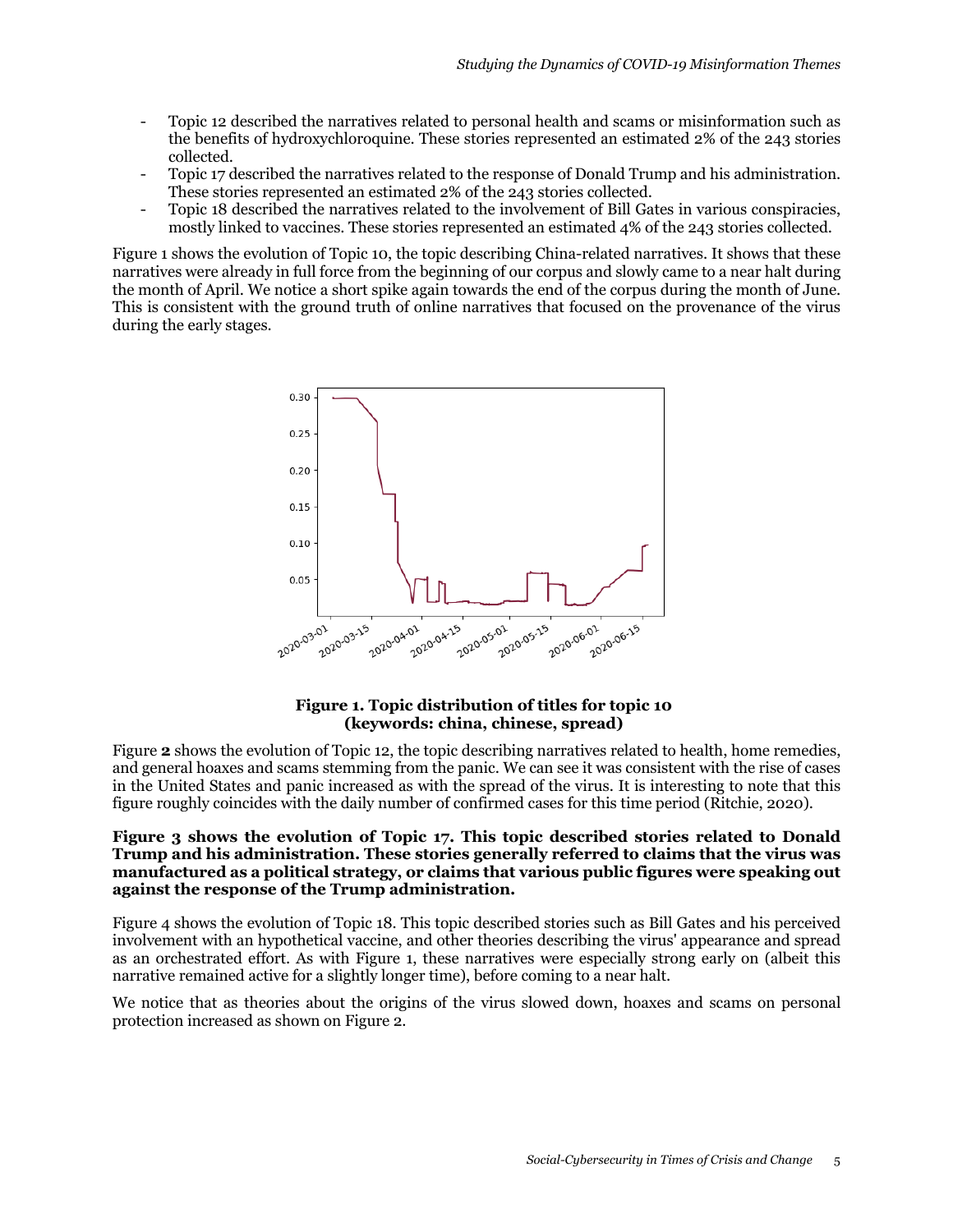

**Figure 2: Topic distribution of titles for topic 12 (keywords: hydroxychloroquine, health, scam)**



**Figure 3 Topic distribution of titles for topic 17 (keywords: donald, trump, state)**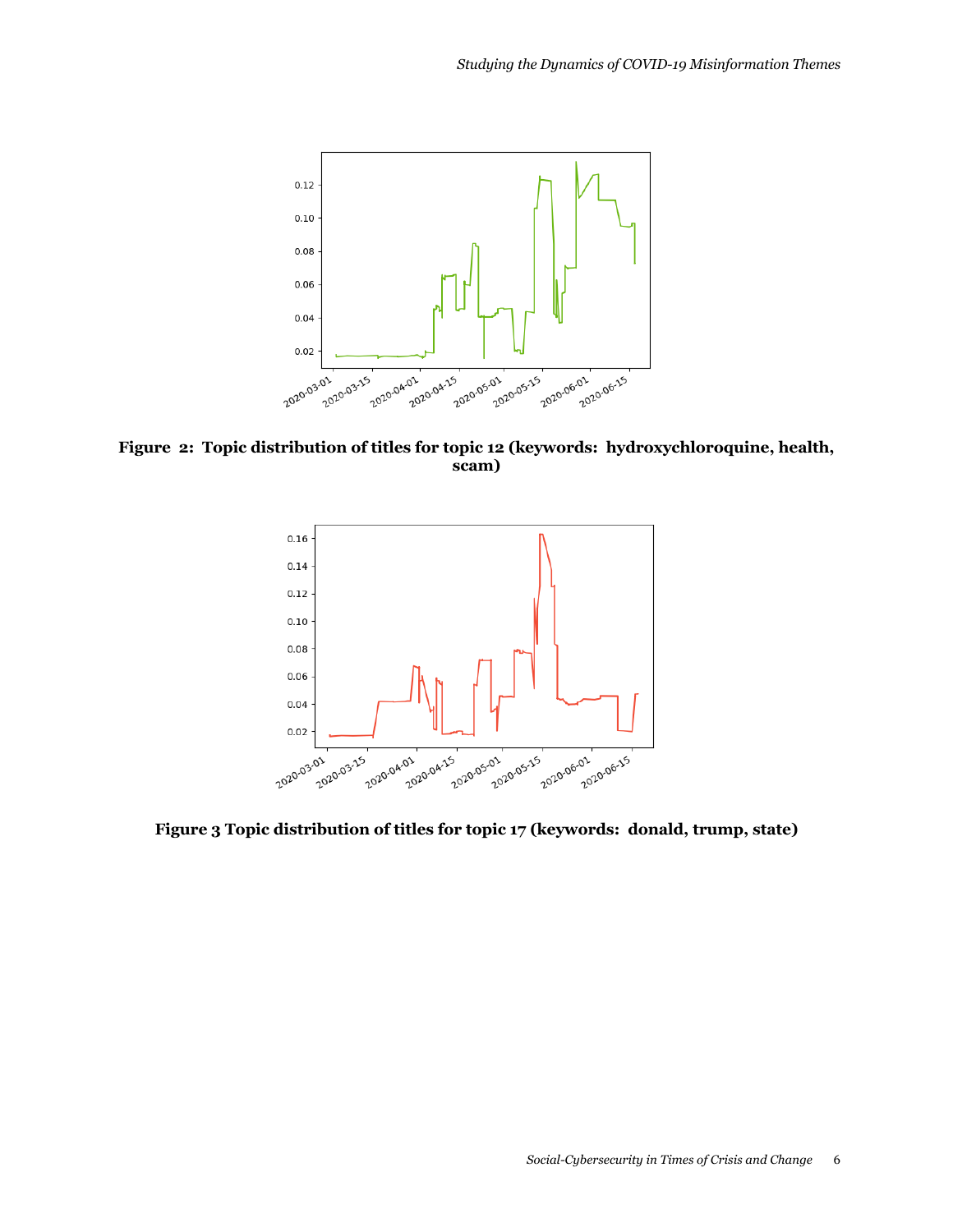

#### **Figure 4 Topic distribution of titles for topic 18 (keywords: bill, gates, vaccine**

#### **Using Narrative Titles As Corpus**

For this section, we inputted narrative themes as the corpus. Note that the topic IDs are independent from the previous set of topics using titles. Similarly to the previous section, we found a dominant topic encompassing 68% of narratives as well. This time including words such as "attempt'', "countries'', and "purposeful''. As for the previous section, we chose not to report on that topic as well as other smaller but general topics showing little fluctuation. Therefore, the narratives we focused on below show a low percentage of distribution. The general narratives described by the topics are thus:

- Topic 3 described the narratives related to the speculations on the spread of the virus, especially in an international relations context. These stories represented an estimated 2% of the 243 stories collected.
- Topic 9 described the narratives related to stories claiming the creation and propagation of the virus were either designed or predicted, along with voices claiming a vaccine already exists. These stories represented an estimated 3% of the 243 stories collected.
- Topic 16 described the narratives related to personal health and scams or misinformation such as the benefits of hydroxychloroquine. These stories represented an estimated 2% of the 243 stories collected.

Figure 5 shows the evolution of Topic 3. It is linked to early fear of the virus and presented narratives as opposing the western block with the East, notably China. It matched closely with Figure 3 and its Chinarelated narratives. In both cases, we see an early dominance of the topic followed by a near halt as the virus touched the United States.

Figure 6 describes the evolution of narratives claiming the virus was predicted or even designed. This figure is consistent with the results shown by Figure 4 which shows claims regarding Bill Gates, early vaccines, etc. They both showed stories of early knowledge of the virus and peaked early, appearing more or less sporadically as time goes on and as cases increased.

Figure 7 is parallel to Figure 2. Both showed hoax stories promoting scams and health-related misinformation. We noticed an early rise on Figure 7, most likely due to the inclusion of the keyword ``vaccines'' in the topic, which caused some overlap with Topic 9 as shown in Figure 6.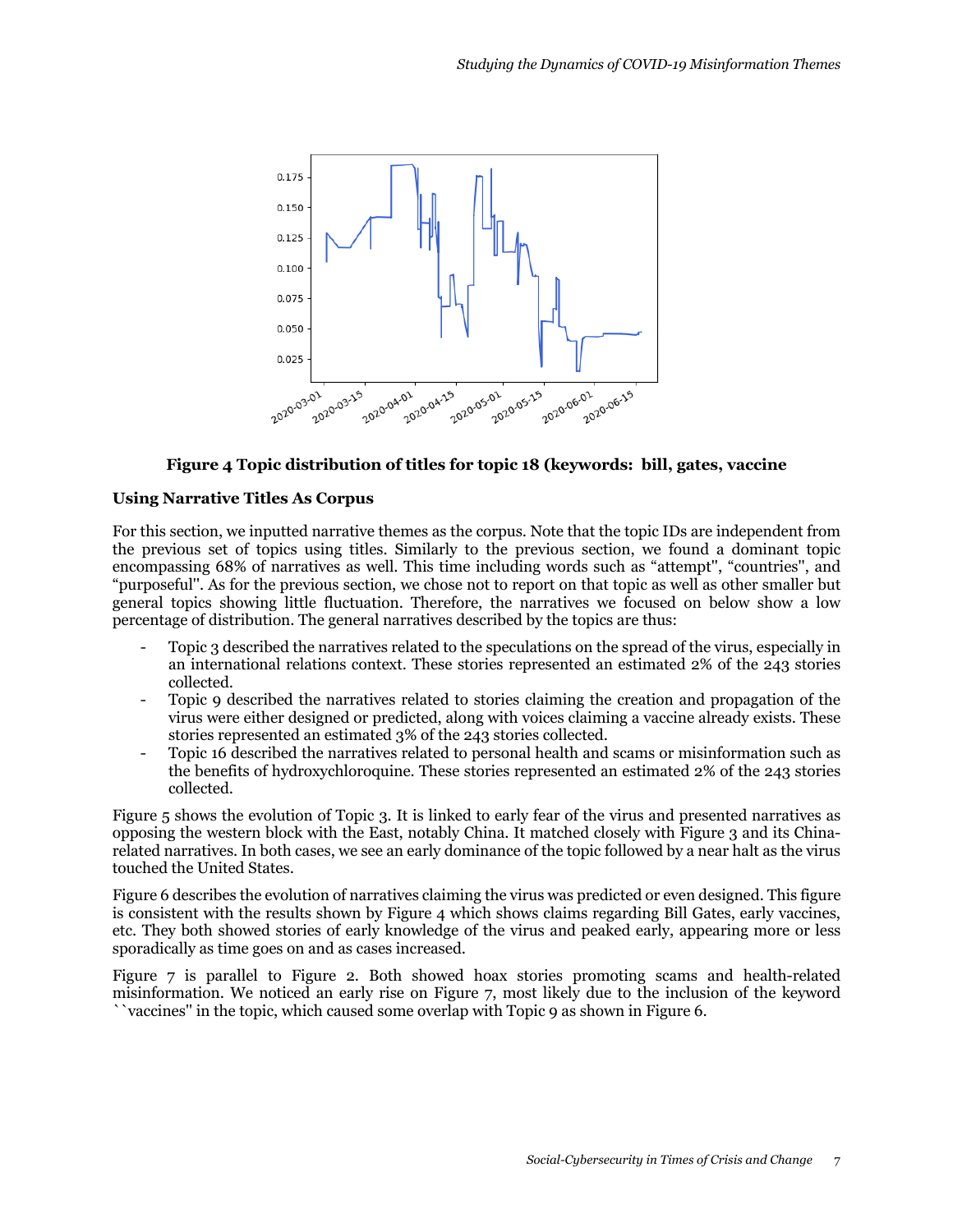

**Figure 5 Topic distribution of themes for topic 3 (keywords: fear, spread, western)**



**Figure 6 Topic distribution of themes for topic 9 (key-words: predicted, pandemic, vaccine)**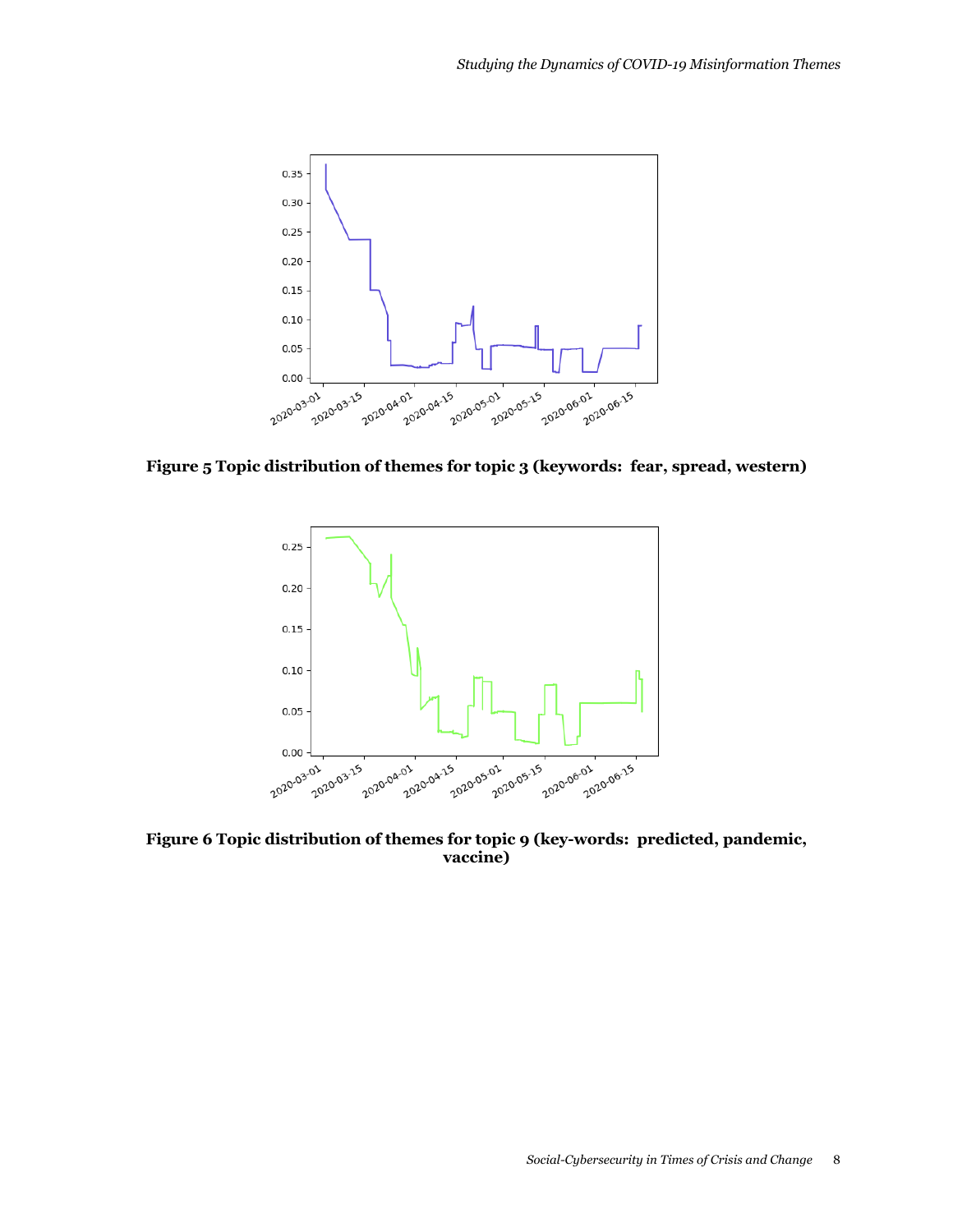

#### **Figure 7 Topic distribution of themes for topic 16(keywords: hydroxychloroquine, vaccine, phishing)**

# **Conclusion**

This study has highlighted some of the narratives that surfaced during the COVID-19 pandemic. We collected 243 unique misinformation narratives over six months and proposed a tool to observe their evolution. We have shown the potential of using topic modeling visualization to get a bird's eye view of the fluctuating narratives and an ability to quickly gain a better understanding of the evolution of individual stories. We have seen that the tool is efficient to chronologically represent actual narratives pushed to various outlets, as confirmed by the ground truth observed by our misinformation curating team. This work illustrates a relatively quick technique for allowing policy makers to monitor and assess the diffusion of misinformation on online social networks in real-time, which will enable them to take a proactive approach in crafting important theme-based communication campaigns to their respective citizen constituents.

We have also seen in this study that using carefully curated ``themes'' - which offer a lexical value close to the abstract topics provided by the LDA model - yields similar results to using misinformation narratives ``title''. This paves the way for scaling this method with much larger corpora such as a set of news headlines, blog titles, or social media posts.

LDA is generally viewed as more reliable due to the control one can have over the number of topics. Finding an optimal level of granularity through trial and error tends to perform well when tailored to the use-case. Because the LDA topic model may become difficult to scale, however, we consider using the HDP (Hierarchical Dirichlet Process) model for future works involving multiple larger corpora. This model attempts to infer the number of topics computationally, which may become more scalable on large sets of documents with an unknown number of topics.